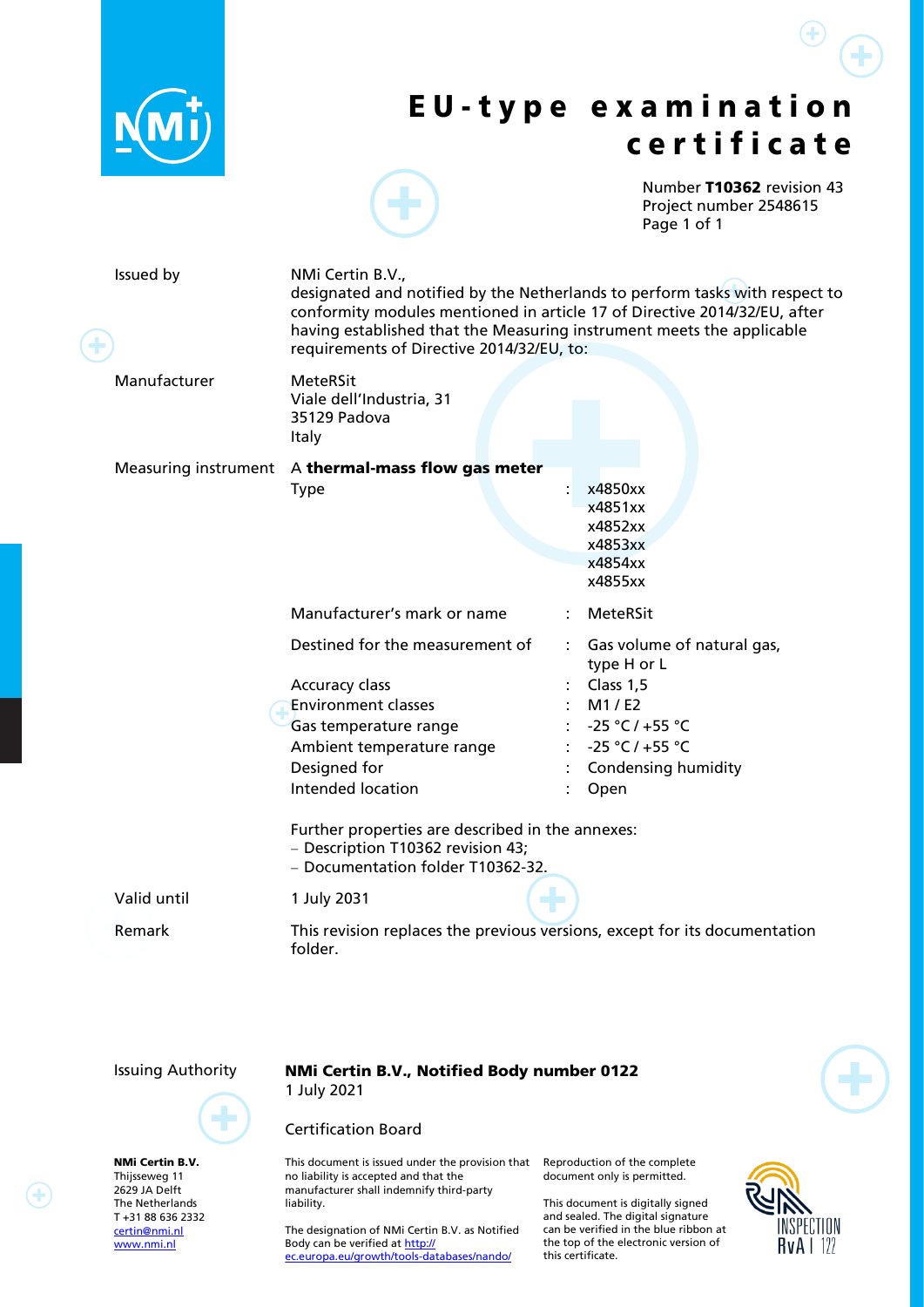

Number [T10362](#page-0-2) revision [43](#page-0-2) Project number [2548615](#page-0-2) Page 1 of 8

# 1 General information about the gas meter

All properties of the gas meter, whether mentioned or not, shall not be in conflict with the legislation.

The meter is based on a thermal principle as described in documentation no. [10362/](#page-0-2)31-28.

The meter is executed as follows:

- A gas meter with an electronic register, indicating the volume at base conditions only, conform paragraph 2.2 of ANNEX IV (MI-002).

### 1.1 Essential parts

1.1.1 Flow sensor

| ll Description        | Documentation  | Remarks |
|-----------------------|----------------|---------|
| G1.6 / G2.5 / G4 / G6 | 10362/31-04 or |         |
| I MMU6                | 10362/31-05    |         |
| G10 / G16 / G25       | 10362/31-06 or |         |
| MMU16 / MMU25 / MMU40 | 10362/31-60    |         |

| Producer       | $^{\mathsf{T}}$ vpe | <b>Evaluation Certificate</b> | Remarks                                   |
|----------------|---------------------|-------------------------------|-------------------------------------------|
| I SENSIRION AG | l SGM6104           | TC11095                       | Flow tube including sensor chip<br>on PCB |

#### 1.1.2 Printed circuit boards

| Description              | Documentation  | <b>Remarks</b>       |
|--------------------------|----------------|----------------------|
| CPU board                |                |                      |
| G1.6 / G2.5 / G4 / G6    | 10362/31-33 or | <b>MR35C B0001 E</b> |
|                          | 10362/31-34    | 2238025              |
|                          |                |                      |
| G10 / G16 / G25          | 10362/31-35 or | MS02C B0001 C        |
| <b>MMU25 / MMU40</b>     | 10362/31-36 or | MS02C B0001 F        |
|                          | 10362/31-37    | MS02C B0001 M        |
| CPU board and GPRS board |                |                      |
| G1.6 / G2.5 / G4 / G6    | 10362/31-38 or | 2238029              |
|                          | 10362/31-39 or | 2238039              |
|                          | 10362/31-41 or | CS1600Z005-01        |
|                          | 10362/31-42 or | CS1601Z001-01        |
|                          | 10362/39-01    | CS1603Z002-01        |
|                          |                |                      |
| G10/G16/G25              | 10362/31-44 or | MS02C_B0009 F        |
| <b>MMU25 / MMU40</b>     | 10362/31-45 or | MS02V B0009 F        |
|                          | 10362/31-43 or | CS1604Z001-02        |
|                          | 10362/39-02    | CS1604Z001-03        |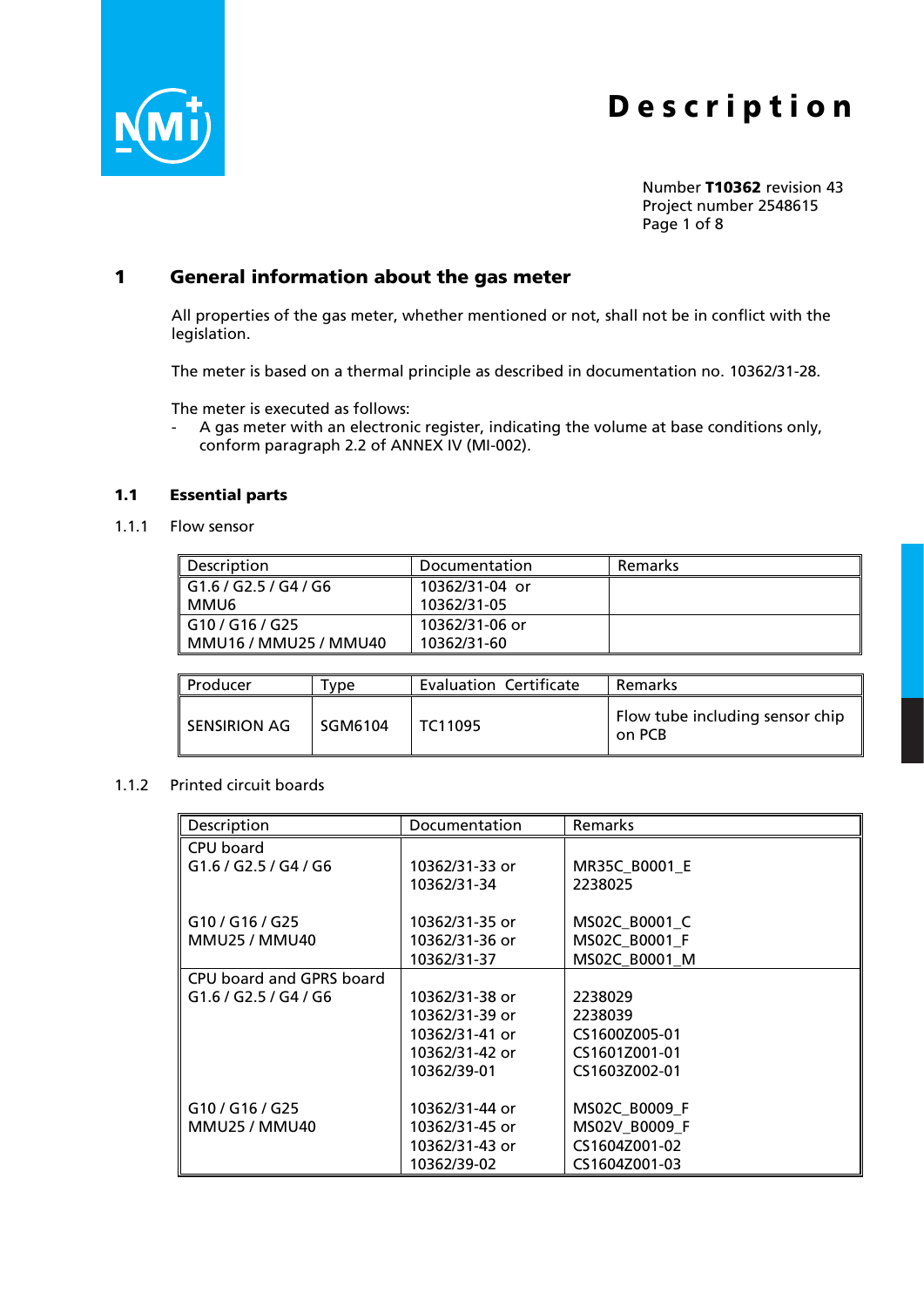

Number [T10362](#page-0-2) revision [43](#page-0-2) Project number [2548615](#page-0-2) Page 2 of 8

| Description             | Documentation  | Remarks       |
|-------------------------|----------------|---------------|
| CPU and MBUS board      |                |               |
| G1.6 / G2.5 / G4 / G6   | 10362/31-46 or | 2238028       |
|                         | 10362/31-47 or | 2238040       |
|                         | 10362/31-48 or | 2238040       |
|                         | 10362/31-49 or | CS1601Z003-01 |
|                         | 10362/31-50    | CS1601Z001-01 |
|                         |                |               |
| CPU and NB-IoT board    |                |               |
| G1.6 / G2.5 / G4 / G6   | 10362/31-51 or | CS1603Z002-01 |
|                         | 10362/31-52 or | CS2238063-02  |
|                         | 10362/35-01    | CS7238030-03  |
|                         | 10362/39-03    | CS7238030-04  |
|                         |                |               |
| CPU and Zigbee board    |                |               |
| MMU6                    | 10362/34-02    | CS7238028-02  |
| Walk-by board           |                |               |
| G1.6 / G2.5 / G4 / G6   | 10362/36-01    | 2238087       |
|                         |                |               |
| <b>GPRS</b> board       |                |               |
|                         | 10362/31-53 or | MR35C B0009 C |
|                         | 10362/31-54 or | MS02C_B0009_B |
|                         | 10362/31-55    | Antenna       |
|                         |                |               |
| <b>MBUS</b> board       |                |               |
|                         | 10362/31-56 or | MR35C B0010 B |
|                         | 10362/31-57 or | MS01C B0010 E |
|                         | 10362/31-58    | Antenna       |
|                         |                |               |
| <b>Connection board</b> |                |               |
|                         | 10362/31-59    | 2238027       |
|                         |                |               |

### 1.2 Essential characteristics

1.2.1 See EU-type examination certificate no. [T10362](#page-0-2) revision [43](#page-0-2) and the characteristics mentioned below.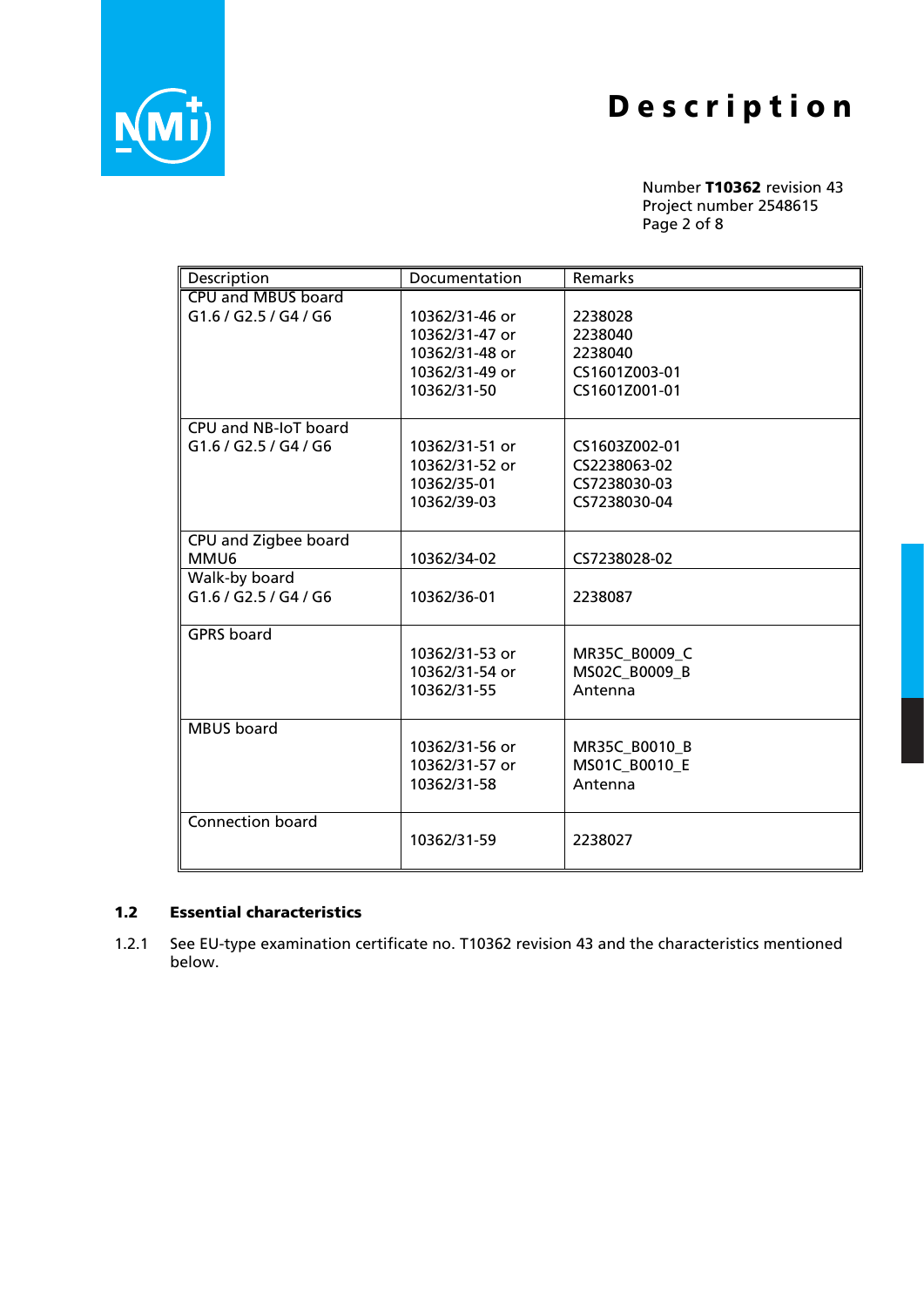

Number [T10362](#page-0-2) revision [43](#page-0-2) Project number [2548615](#page-0-2) Page 3 of 8

### 1.2.2 Approved meter types : x485xxx

| Type    | G-value     | Maximum Q <sub>max</sub> | Minimum Q <sub>min</sub> | $\mathbf{Q}_\mathsf{t}$ |
|---------|-------------|--------------------------|--------------------------|-------------------------|
|         |             | [m <sup>3</sup> /h]      | [m <sup>3</sup> /h]      | $\rm [m^3/h]$           |
| x4850xx | G2.5        | 4                        | 0,025                    | 0,4                     |
|         | G4          | 6                        | 0,04                     | 0,6                     |
|         | MMU6        |                          |                          |                         |
|         | G4 extended | 6                        | 0,016                    | 0,25                    |
| x4851xx | G6          | 10                       | 0,060                    | 1,0                     |
| x4852xx | G10         | 16                       | 0,100                    | 1,6                     |
|         | MMU16       |                          |                          |                         |
| x4853xx | G16         | 25                       | 0,160                    | 2,5                     |
|         | MMU25       |                          |                          |                         |
| x4854xx | G25         | 40                       | 0,250                    | 4,0                     |
|         | MMU40       |                          |                          |                         |
| x4855xx | G1.6        | 2,5                      | 0,016                    | 0,25                    |

If higher values are chosen for  $Q_{min}$  and/or lower values for  $Q_{max}$ , it has to be taken into account that  $Q_{max}$  /  $Q_{min} \ge 150$ . For  $Q_t$  it has to be taken in account that the minimum value is not lower than the minimum value as indicated in the table above and that  $Q_t \leq 0.1 Q_{\text{max}}$ .

An explanation of all type designations is presented in chapter 13 of document no. [10362/](#page-0-2)31-03.

- 1.2.3 Type of gas
	- The meter is suitable for a natural gas type H, with a Gross Wobbe Index between 45,7 MJ/ $m^3$  and 54,7 MJ/ $m^3$  at 15 °C and 1,01325 bar, or;
	- The meter is suitable for a natural gas type L, with a Gross Wobbe Index between 39,1 MJ/ $m^3$  and 44,8 MJ/ $m^3$  at 15 °C and 1,01325 bar.
- 1.2.4 Maximum  $p_{max}$  : 0,5 bar

### 1.2.5 Sample frequency

The gas meter uses a random sample time with an average of 2,0 seconds. Alternatively a specific test mode can be activated for a maximum duration of 24 hours, during which the gas meter uses a fixed sample time of 0,4 seconds. The test mode can be activated through optical communication or as described in document no. [10362/](#page-0-2)31-25.

1.2.6 Error messages : see documentation no. [10362/](#page-0-2)31-23.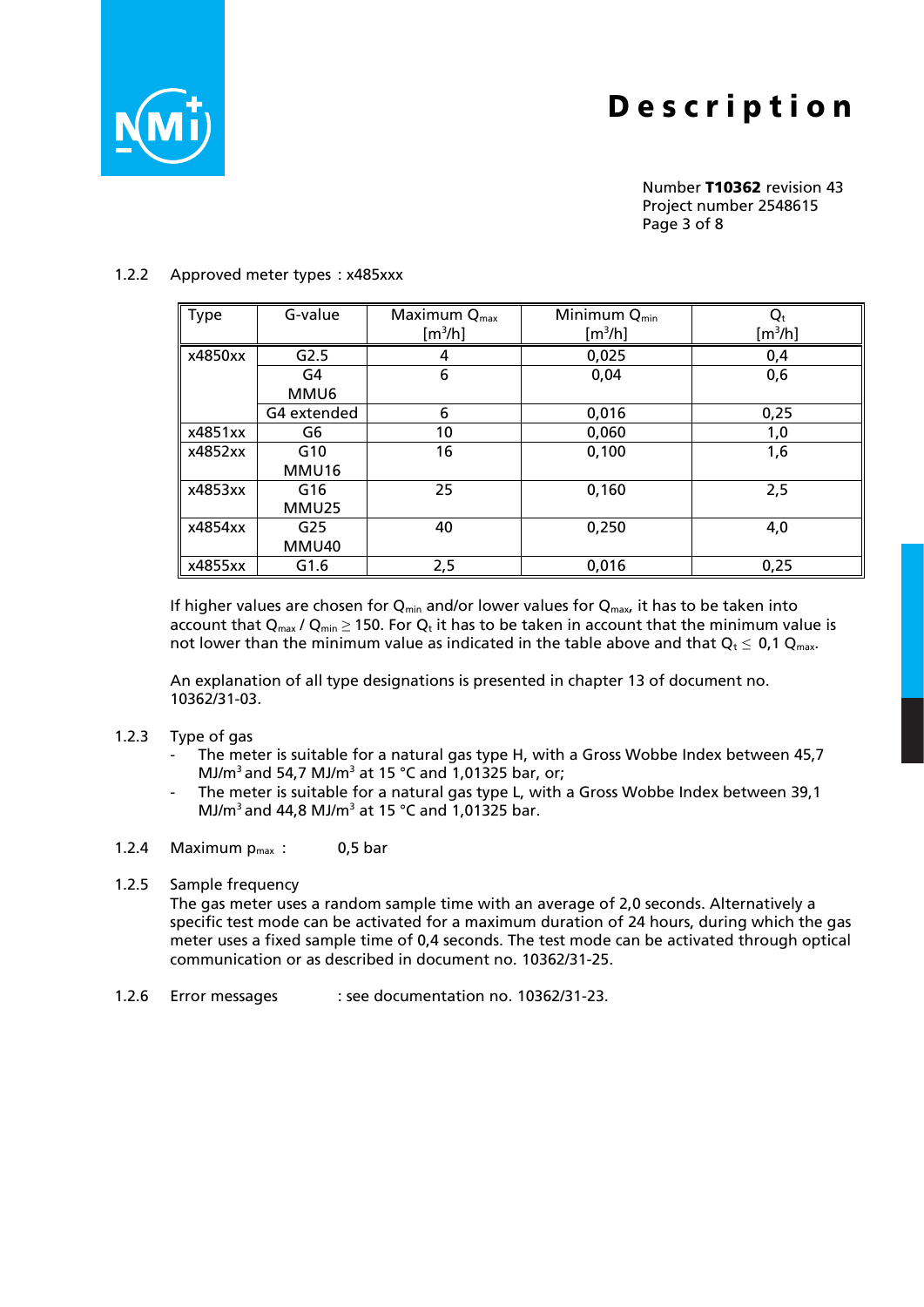

Number [T10362](#page-0-2) revision [43](#page-0-2) Project number [2548615](#page-0-2) Page 4 of 8

### 1.2.7 Software specification (refer to WELMEC 7.2):

- Software type P;
- Risk Class C;
- Extension S.

| Software<br>version                                          | Identification<br>number (checksum)                      | G-value                     | Remarks                                                                          |
|--------------------------------------------------------------|----------------------------------------------------------|-----------------------------|----------------------------------------------------------------------------------|
| <b>EL40</b><br><b>EL40</b>                                   | A7345A73<br>3F8C0F42                                     | G1.6<br>G2.5<br>G4 extended | The software version and<br>checksum are displayed in<br>the display sequence in |
| GL <sub>20</sub><br>GL <sub>20</sub><br>GL40<br>GL40<br>GL45 | 1B98163C<br>E06D5DC3<br>8AAEF5ED<br>9658D989<br>8C4516C6 | G4<br>MMU6                  | menu SW1.                                                                        |
| JL40<br>JL40                                                 | A7BCEB12<br>568CB31F                                     | G6                          |                                                                                  |
| <b>BL40</b>                                                  | AE0F5A61                                                 | G10<br>MMU16                |                                                                                  |
| CL13<br>CL40                                                 | D1DD9B83<br>306988F6                                     | G16<br>MMU25                |                                                                                  |
| <b>DL13</b><br><b>DL40</b>                                   | 050A7042<br>52840ABD                                     | G <sub>25</sub><br>MMU40    |                                                                                  |

Software specification (refer to WELMEC 7.2)

- Software type P;
- Risk Class C;
- Extensions S and D.

# Metrology processing software

| Software<br>version | Identification<br>number (checksum) | G-value                     | <b>Remarks</b>                                                   |
|---------------------|-------------------------------------|-----------------------------|------------------------------------------------------------------|
| EL30                | 3CA2E7AF                            | G1.6<br>G2.5<br>G4 extended | The checksum is shown in<br>the display sequency in<br>menu SW1. |
| GL30                | 457E70AC                            | G4                          |                                                                  |
| <b>JL30</b>         | 917875FB                            | G6                          |                                                                  |

### Bootloader

| Software<br>version | Identification<br>number (checksum) | Interface    | <b>Remarks</b>           |
|---------------------|-------------------------------------|--------------|--------------------------|
| O430                | 375B8BF8                            | <b>GPRS</b>  | The checksum is shown in |
| U530                | CD16D523                            | <b>WMBUS</b> | the display sequency in  |
| W530                | CD16D523                            | Walk-By      | menu SW3.                |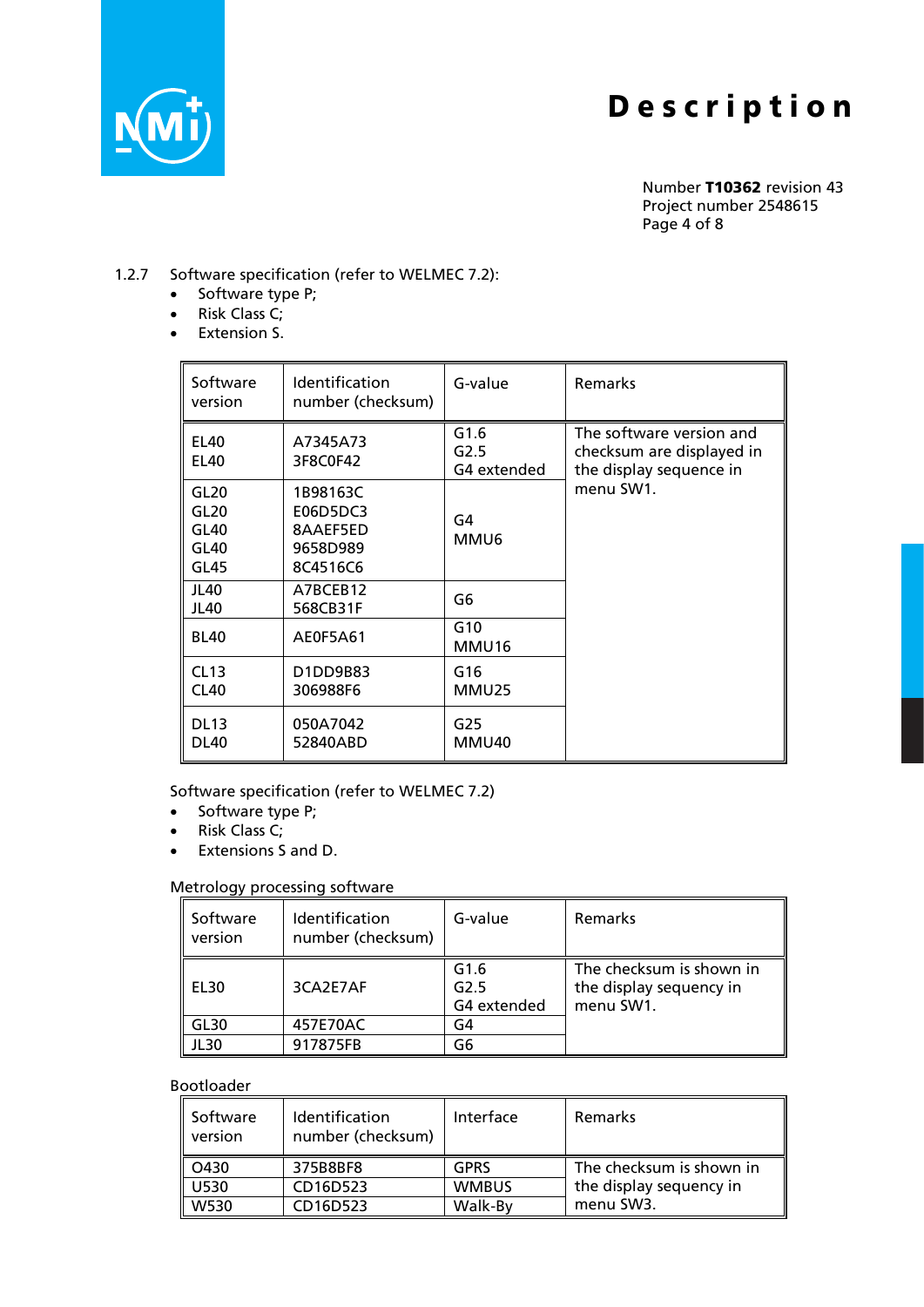

Number [T10362](#page-0-2) revision [43](#page-0-2) Project number [2548615](#page-0-2) Page 5 of 8

Software specification (refer to WELMEC 7.2):

- Software type P;
- Risk Class C;
- Extension S.

| Software<br>version                                                                                       | Identification<br>number (checksum)                                                                           | G-value                     | Remarks                                                                                                                                                                                                                                                        |
|-----------------------------------------------------------------------------------------------------------|---------------------------------------------------------------------------------------------------------------|-----------------------------|----------------------------------------------------------------------------------------------------------------------------------------------------------------------------------------------------------------------------------------------------------------|
| <b>EL10</b>                                                                                               | ADB <sub>2</sub>                                                                                              | G1.6<br>G2.5<br>G4 extended | From 1 July 2021 onwards,<br>for the software versions<br>with identifications as                                                                                                                                                                              |
| <b>EL10</b><br>E132<br>E167<br>G182<br>G192<br>G193<br>G194<br>GL01<br><b>GL10</b><br><b>GL10</b><br>1192 | ADB <sub>2</sub><br>03EF<br>D <sub>0</sub> 29<br>A1A8<br>18FB<br>03B6<br>1CCF<br>5812<br>8096<br>1FA8<br>8F41 | G4<br>MMU6                  | mentioned in this table,<br>conformity with the<br>essential requirements of<br>directive 2014/32/EU is not<br>demonstrated and<br>instruments with these<br>software identifications<br>may no longer be placed<br>on the market.<br>The software version and |
| A132<br>A167<br>J182<br>J192<br>J193<br>J194<br>JL01<br><b>JL10</b><br>L192                               | <b>CA53</b><br>7199<br>BDC1<br>3484<br>4586<br>5FFA<br><b>BODE</b><br>7EEA<br>D8DD                            | G <sub>6</sub>              | checksum are displayed in<br>the display sequence in<br>menu SW1.                                                                                                                                                                                              |
| B166<br>B183<br>B192<br>B194<br><b>BL01</b><br><b>BL10</b>                                                | 6CA4<br>82D8<br>B8EF<br>22FA<br><b>BD57</b><br>4175                                                           | G10<br><b>MMU16</b>         |                                                                                                                                                                                                                                                                |
| C182<br>C192<br>C194<br>CL01<br>CL10<br><b>CL11</b><br>F154<br>F166                                       | C9BE<br>BC94<br>F780<br>62F5<br><b>B51F</b><br><b>F7E8</b><br>E336<br>7D4C                                    | G16<br><b>MMU25</b>         |                                                                                                                                                                                                                                                                |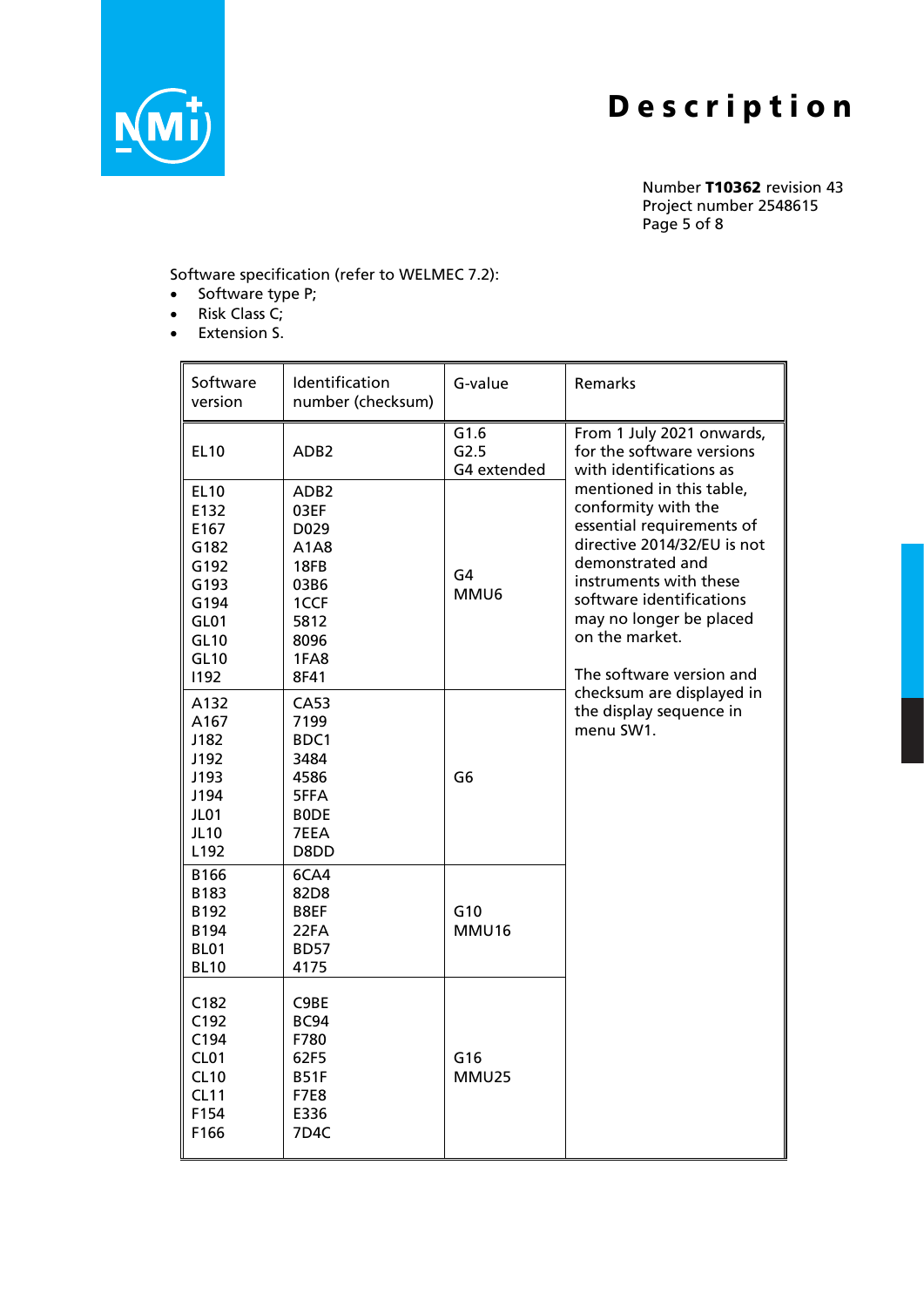

Number [T10362](#page-0-2) revision [43](#page-0-2) Project number [2548615](#page-0-2) Page 6 of 8

| Software<br>version                                                                                                        | Identification<br>number (checksum)                                        | G-value      | Remarks |
|----------------------------------------------------------------------------------------------------------------------------|----------------------------------------------------------------------------|--------------|---------|
| D182<br>D <sub>192</sub><br>D <sub>194</sub><br>DL <sub>01</sub><br><b>DL10</b><br><b>DL11</b><br>H154<br>H <sub>166</sub> | E589<br>E889<br>416D<br><b>CBFE</b><br>38FA<br>3EF9<br>6B95<br><b>F29E</b> | G25<br>MMU40 |         |

#### 1.3 Essential shapes

The nameplate is bearing at least, good legible, the following information:

- CE marking including the supplementary metrological marking (M + last 2 digits of the year in which the instrument has been put into use);
- Notified Body identification number, following the supplementary metrological marking;
- EU-type examination certificate no. [T10362;](#page-0-2)
- Manufacturer's name, registered trade name or registered trade mark;
- Manufacturer's postal address;
- Serial number of the meter and year of manufacture;
- $Q_{max}$ ,  $Q_t$  and  $Q_{min}$ ;
- Maximum working pressure  $p_{max}$ ;
- Ambient temperature range;
- Gas temperature range;
- Groups of gases for which the meter is approved;
- Base temperature  $(t_b)$ ;
- Specific centre temperature  $(t_{\text{so}})$ ;
- Base pressure  $(p_b)$ ;
- Accuracy class;
- Resistance to high temperatures, marked with a 'T' (optional);
- For use in an open environment it is marked with 'H3'.

The following may be stated on either the nameplate or in the user manual:

- mechanical environment class;
- electromagnetic environment class.

The following may be stated on either the nameplate or on the flow tube: - Evaluation Certificate no. TC11095 (if applicable).

Metrological relevant data may also be presented on the indicating device.

An example of the markings are shown in document no. [10362/](#page-0-2)31-24, [10362/](#page-0-2)31-62 and [10362/](#page-0-2)34-01.

1.3.1 Sealing: see chapter 2.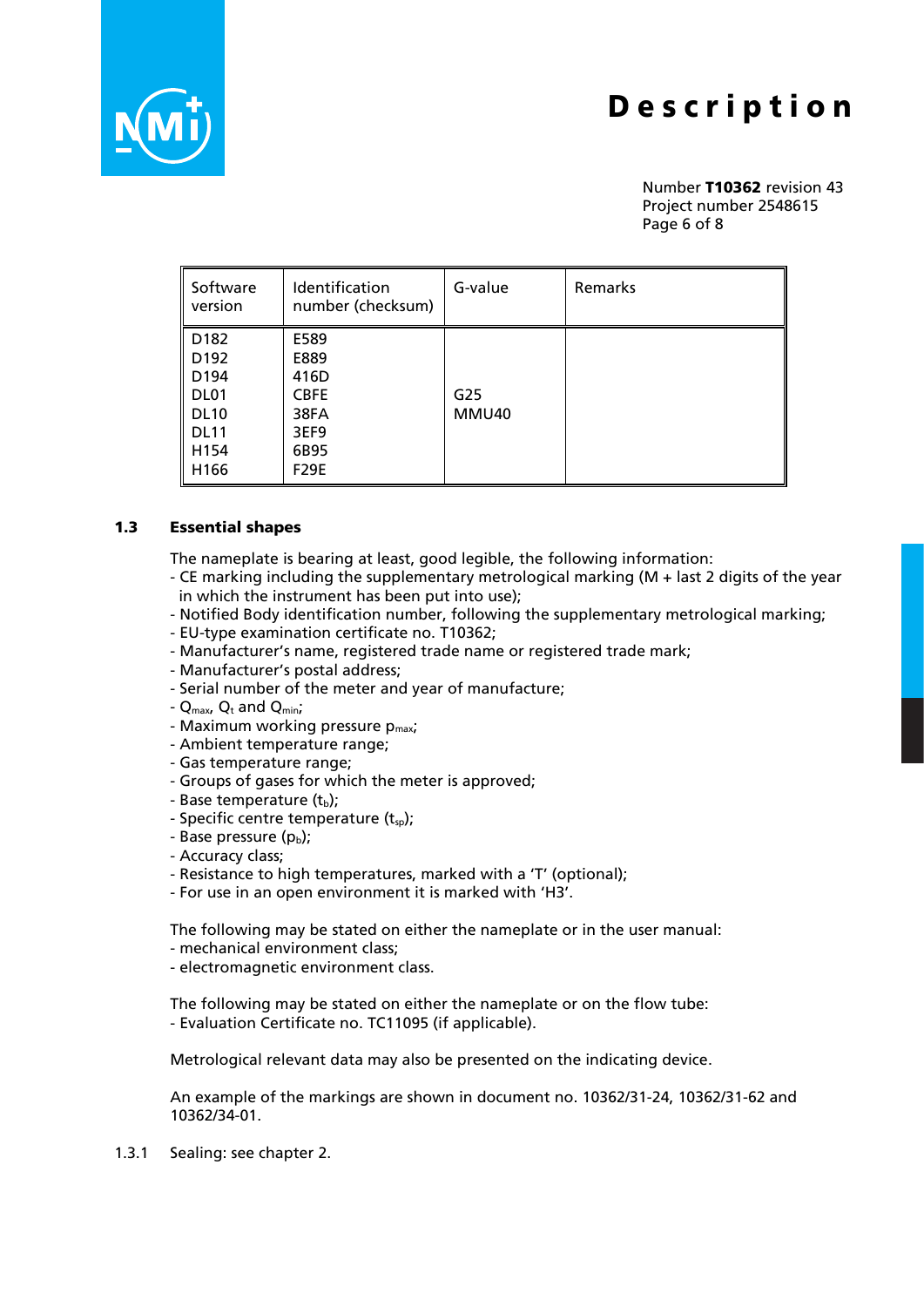

Number [T10362](#page-0-2) revision [43](#page-0-2) Project number [2548615](#page-0-2) Page 7 of 8

### 1.4 Conditional parts

1.4.1 Housing

The gas meter has a housing, which has sufficient tensile strength. The meters G10, G16, G25, MMU25 and MMU40 can be closed using screws or rivets that are evenly divided over the top cover.

Examples of the housing are stated in documentation no. [10362/](#page-0-2)31-01, [10362/](#page-0-2)31-02, [10362/](#page-0-2)31-07, [10362/](#page-0-2)31-08, [10362/](#page-0-2)31-09, [10362/](#page-0-2)31-10, [10362/](#page-0-2)31-11, [10362/](#page-0-2)31-61, [10362/](#page-0-2)31-12, [10362/](#page-0-2)31-13, [10362/](#page-0-2)31-14, [10362/](#page-0-2)31-15, [10362/](#page-0-2)31-16, [10362/](#page-0-2)31-17, [10362/](#page-0-2)31-18 and [10362/](#page-0-2)31-19.

1.4.2 Indicating device

The indication takes place in m3, by at least 5 digits (G1.6, G2.5, G4, G6 and MMU6) or at least 6 digits (G10, G16, G25, MMU16, MMU25 and MMU40) before the comma and 3 digits after the comma. The way of presentation is described in document no. [10362/](#page-0-2)31-22 and [10362/](#page-0-2)34-03.

1.4.3 Tariff control

The meter is provided with more than one register. A tariff control is available by means of an internal clock.

- 1.4.4 Shut-off valve (optional) The x4850xx, x4851xx and x4855xx type meters can be provided with a shut-off valve as described in document no. [10362/](#page-0-2)31-20 or [10362/](#page-0-2)31-21.
- 1.4.5 Optical communication The meter is provided with optical communication. Via the communication no legally relevant data can be altered.

## 1.4.6 Wireless communication (optional)

The meter can optionally be provided with communication via GPRS, RF MBus (169 MHz), NB-IoT, ZigBee (2.4 GHz) or Walk-by (865 MHz). Changing legally relevant data via the wireless communication is in accordance with the WELMEC 7.2, extension D.

1.4.7 Battery power supply

The gas meter is powered by either one Lithium 3,6 V DC size D battery, 2 Lithium 3,6 V DC size D batteries (G1.6, G2.5, G4 , G6, G10, G16, G25, MMU6, MMU16, MMU25 and MMU40) or by 1 size D battery + 1 size AA battery (G10, G16 and G25).

The normal lifetime is at least 15,8 years for G1.6, G2.5, G4 and G6 MBus meters, 13 years for G1.6, G2.5, G4, G6, G10, G16, G25, MMU16, MMU25 and MMU40 GPRS meters with size D internal battery, 8,2 years for G10, G16 and G25 GPRS meters with AA internal battery. A low battery alarm is generated after 90% of lifetime. On request alarms can be issued also for additional battery levels.

### 1.5 Conditional characteristics

1.5.1 Adjustment

At the end of the manufacturing process, the calibration procedure is performed. The indication is adjustable by applying linear interpolation as described in document no. [10362/](#page-0-2)40-02.